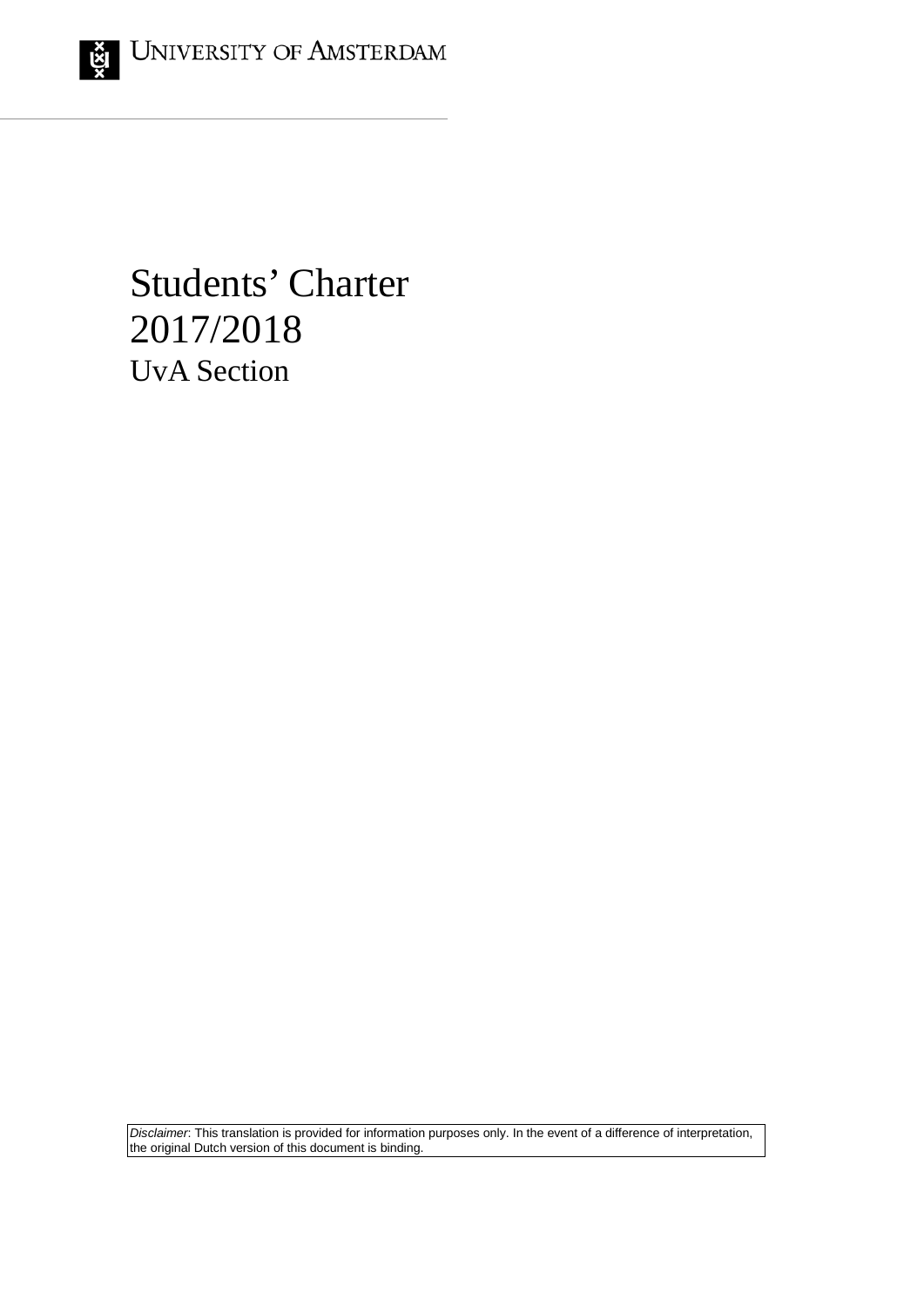# **Contents**

|  | 1.1 |  |  |
|--|-----|--|--|
|  | 1.2 |  |  |
|  | 1.3 |  |  |
|  |     |  |  |
|  | 2.1 |  |  |
|  | 2.2 |  |  |
|  | 2.3 |  |  |
|  | 2.4 |  |  |
|  |     |  |  |
|  | 3.1 |  |  |
|  | 3.2 |  |  |
|  |     |  |  |
|  | 4.1 |  |  |
|  | 4.2 |  |  |
|  | 4.3 |  |  |
|  | 4.4 |  |  |
|  | 4.5 |  |  |
|  | 4.6 |  |  |
|  | 4.7 |  |  |
|  |     |  |  |
|  | 5.1 |  |  |
|  | 5.2 |  |  |
|  | 5.3 |  |  |
|  | 5.4 |  |  |
|  | 5.5 |  |  |
|  |     |  |  |
|  | 6.1 |  |  |
|  | 6.2 |  |  |
|  |     |  |  |
|  | 7.1 |  |  |
|  | 7.2 |  |  |
|  |     |  |  |
|  | 8.1 |  |  |
|  | 8.2 |  |  |
|  | 8.3 |  |  |
|  | 8.4 |  |  |
|  | 8.5 |  |  |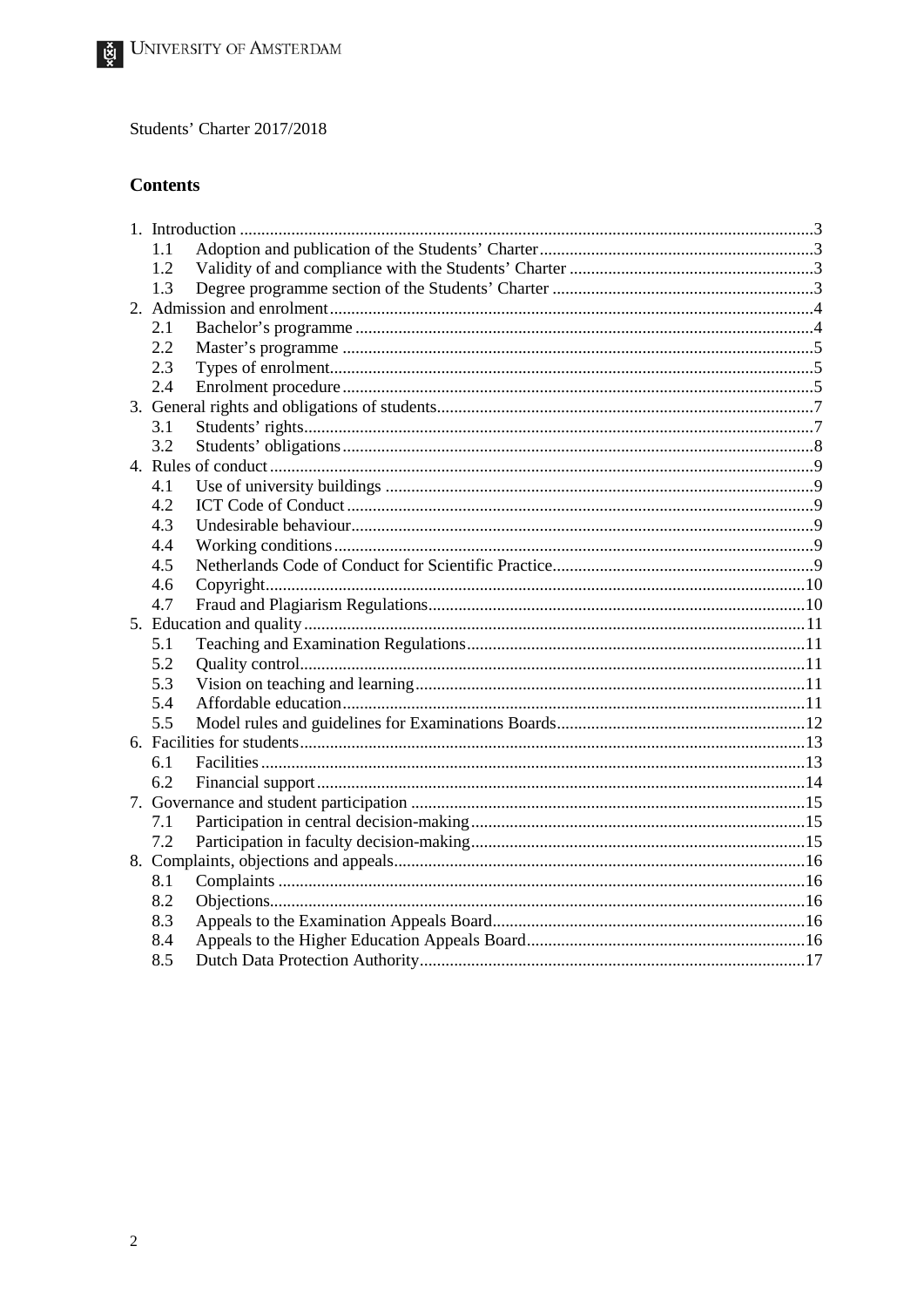# <span id="page-2-0"></span>1. Introduction

The Student Charter *(Studentenstatuut)* describes the rights and obligations of students on the one hand, and of the University of Amsterdam (UvA) on the other. The charter is the document defined in Article 7.59 of the Higher Education and Scientific Research Act *(Wet op het Hoger onderwijs en Wetenschappelijk onderzoek, WHW)* and consists of two sections:

- the UvA section, which describes the rights and obligations of all students at the UvA (Students' Charter);
- the degree programme section, which describes the rights and obligations specific to each programme.

#### <span id="page-2-1"></span>**1.1 Adoption and publication of the Students' Charter**

The UvA section of the charter is adopted by the Executive Board *(College van Bestuur, CvB)* each year following agreement by the Central Student Council *(Centrale Studentenraad, CSR)*. This Student Charter is published before 1 September on the UvAweb: [www.uva.nl/studentcharter](http://student.uva.nl/en/content/az/student-charter/student-charter.html) and will be brought to the attention of students and employees in a news report on [www.student.uva.nl/en](http://student.uva.nl/en/home) and [www.staff.uva.nl.](http://www.staff.uva.nl/) Students and employees of the UvA are expected to be familiar with the content of the charter. Any amendments and/or revisions to the charter are adopted by the Executive Board following agreement by the Central Student Council. Students are informed of any such changes through a news report on the UvAweb.

#### <span id="page-2-2"></span>**1.2 Validity of and compliance with the Students' Charter**

This Students' Charter is valid for the 2017-2018 academic year. Where a provision of the Student Charter conflicts with provisions in or pursuant to the law, the statutory provisions shall take precedence. Chapter 8 states what recourse (legal protections) students have in the event of noncompliance with the Students' Charter.

#### <span id="page-2-3"></span>**1.3 Degree programme section of the Students' Charter**

Before 1 July, faculties adopt the degree programme section of the Students' Charter and the Teaching and Examination Regulations *(Onderwijs- en Examenregeling, OER)* for the next academic year. This includes a description of the courses offered by the faculty, the details on the organisation and scope of examinations, the timetables, the facilities, and the rules and requirements relating to academic counselling and career options.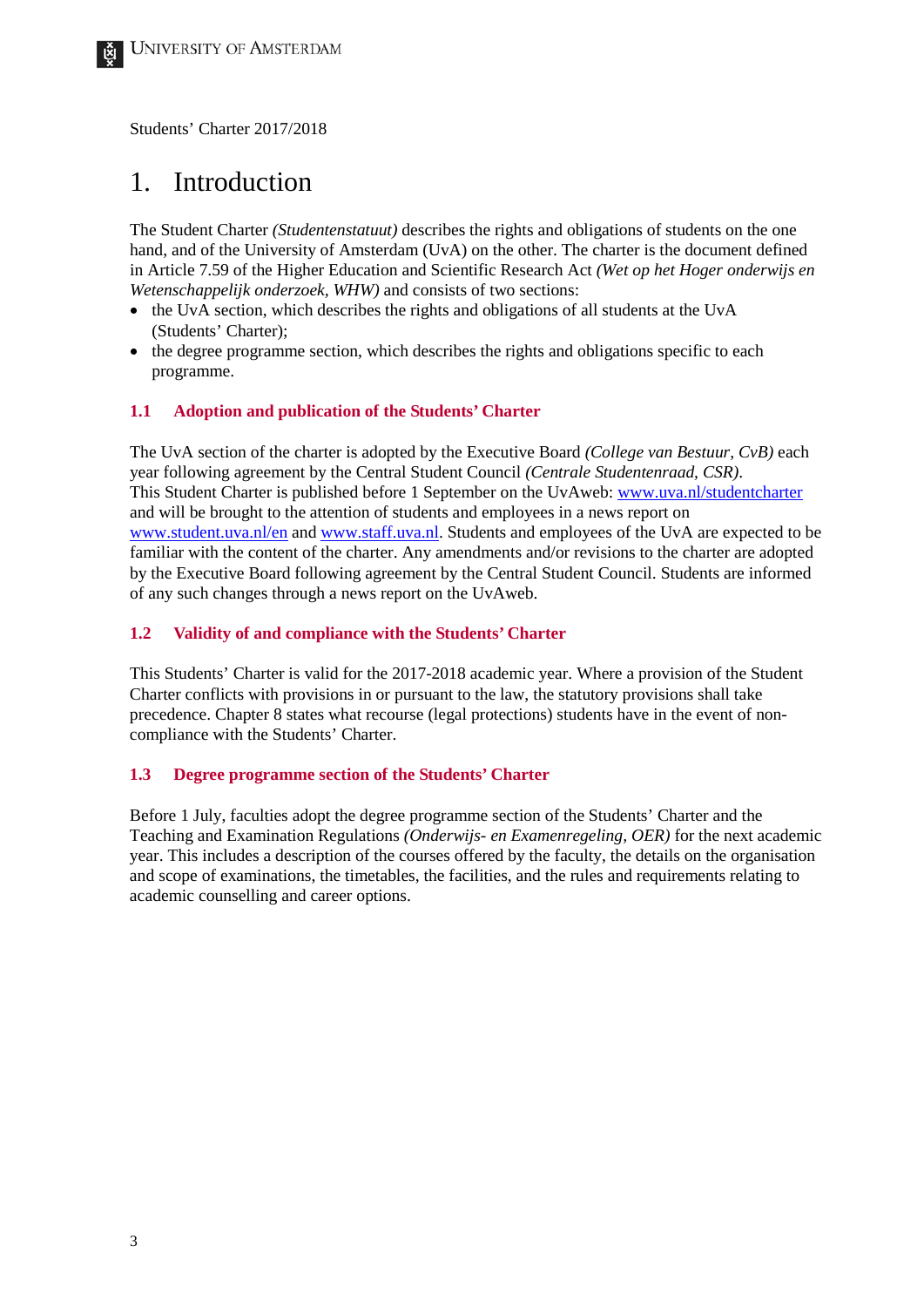# <span id="page-3-0"></span>2. Admission and enrolment

In order to attend a degree programme at the UvA, a person needs to enrol in that programme. In order to enrol as a student, the person must meet the educational prerequisites, admission requirements and other enrolment requirements. The requirements can be found in the WHW and in the Enrolment Provisions for the University of Amsterdam *(Inschrijvingsbesluit UvA)*. The UvA Enrolment Provisions 2017–2018 apply to the 2017–2018 academic year.

#### <span id="page-3-1"></span>**2.1 Bachelor's programme**

#### *Educational prerequisites*

In order to be enrolled in a Bachelor's programme, the educational prerequisites in or pursuant to the WHW need to be met. For enrolment based on an old pre-university diploma (VWO) or a first-year higher vocational education (HBO) diploma, additional requirements may apply. These are specified in the UvA Enrolment Provisions and in the OER of the related degree programme.

#### *Foreign degree*

Exemption from the educational prerequisites based on a foreign degree is permitted if this degree is equivalent to the pre-university diploma required for the related programme and the additional language proficiency requirements are met. The procedure and requirements are set out in the UvA Enrolment Provisions and the OER of the relevant degree programme.

#### *University entrance examination*

A person who does not hold a relevant valid pre-university (VWO) level diploma or a qualification that is equivalent to this and who is aged 21 or older can take the university entrance examination (*colloquium doctum*). This is an examination for persons aged 21 and over whose pre-university education is insufficient to give them exemption from the educational prerequisites. An exception to the age criterion of 21 years may be made for persons who have an insufficient pre-university education outside the Netherlands, but whose diploma is sufficient for admission to a university in their own country. Once the university entrance examination has been passed a decision will be made on each individual case. This decision is limited to the degree programme and institution for which it is issued. More information on the university entrance examination can be found (in Dutch) at: [www.uva.nl/colloquiumdoctum.](http://www.uva.nl/colloquiumdoctum)

#### *Selective programmes*

A number of programmes are subject to an enrolment quota. Specific admission requirements apply to these degree programmes. These terms are included in the UvA Enrolment Provisions and are listed on the UvAweb under the relevant degree programme: [www.uva.nl/en/education.](http://www.uva.nl/en/education)

#### *Degree programmes with specific selection criteria*

The joint Bachelor's degree programme in Liberal Arts and Sciences at the Amsterdam University College and the Bachelor's programme in Politics, Psychology, Law and Economics have specific selection criteria pursuant to WHW Article 6.7. These are degree programmes which have been awarded the 'small-scale, intensive education' distinction by the Accreditation Organisation of the Netherlands and Flanders (NVAO).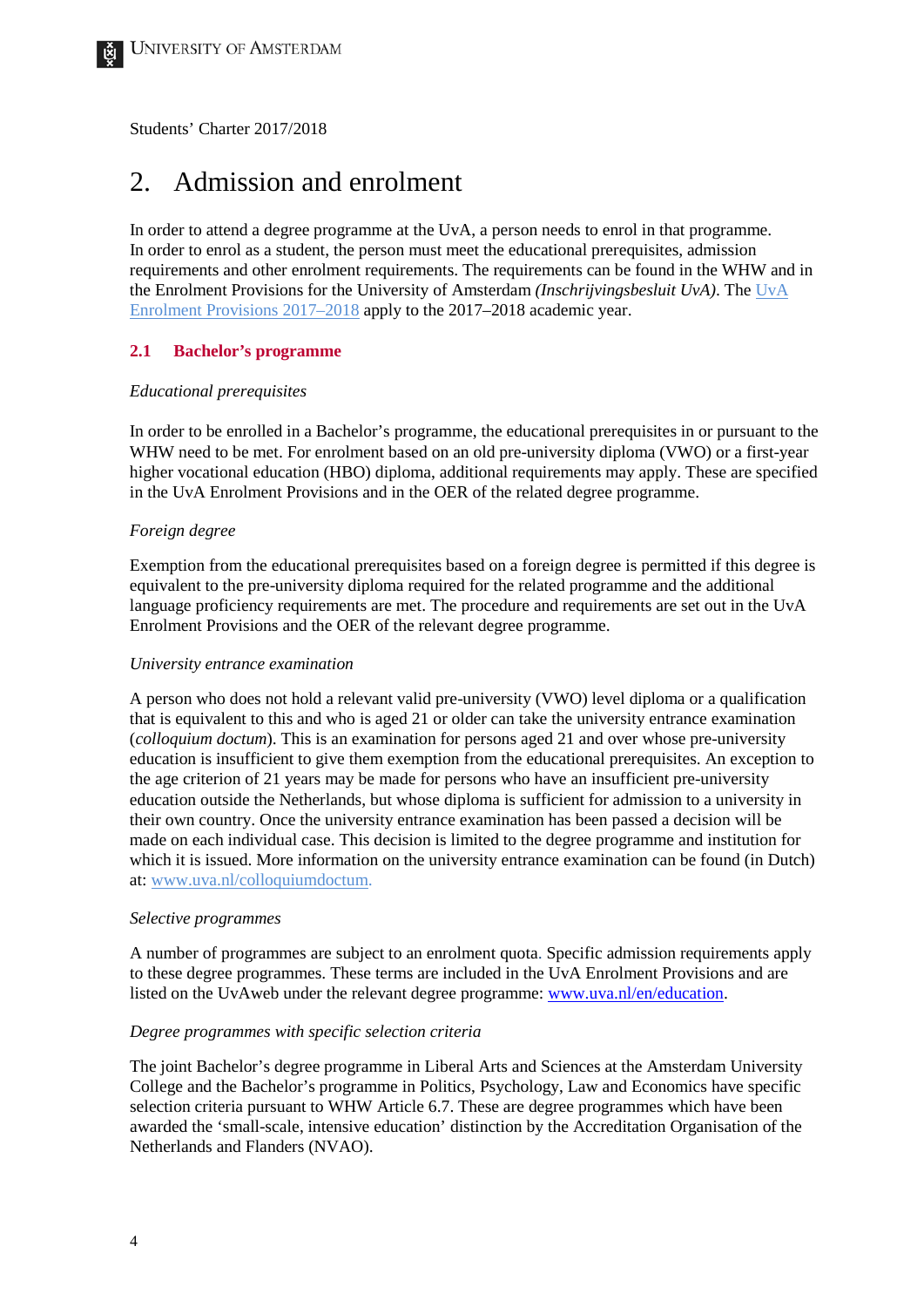

#### *UvA matching*

Persons who have Dutch qualifications wishing to enrol in an UvA Bachelor's programme which is not a selective degree programme or a degree programme subject to specific selection criteria in the sense of WHW Article 6.7, and who have not been previously enrolled at the UvA, are obliged to participate in UvA Matching, the university's procedure for choosing a degree programme. More detailed regulations on this are included in the [UvA Regulations governing Recommendations on](http://www.uva.nl/en/about-the-uva/organisation/legal-affairs/regulations/regulations.html)  [Choice of Degree Programme.](http://www.uva.nl/en/about-the-uva/organisation/legal-affairs/regulations/regulations.html)

# <span id="page-4-0"></span>**2.2 Master's programme**

The educational prerequisites and admission requirements for Master's programmes are governed by WHW Article 7.30b and 7.30c and the OER of the relevant degree programme.

#### *Confirmation of admission to a Master's programme*

A written confirmation of admission issued by or on behalf of the Dean is required in all cases in order to enrol in a Master's programme.

#### <span id="page-4-1"></span>**2.3 Types of enrolment**

At the UvA, students' enrolment can take various forms: full-time student, part-time student, student taking a dual Master's programme, and external student. Enrolment as a part-time student or as a dual Master's student is only possible for part-time or double degree programmes.

#### *Students*

Students who enrol on time in a full-time, part-time or dual Master's capacity are entitled to participate in education, take interim and other examinations within the degree programme in which the student is enrolled, use UvA facilities, and vote and stand as a candidate in elections for the Central Student Council and Faculty Student Council (for the faculty they attend).

#### *External students*

External students are only entitled to take examinations for the relevant degree programme and have the right to vote and stand as a candidate in elections for the Central Student Council and Faculty Student Council (for the faculty they attend). External students are not entitled to a refund of examination fees on graduating or on early termination of their degree programme. Neither are they entitled to academic student counselling or thesis supervision.

#### <span id="page-4-2"></span>**2.4 Enrolment procedure**

In order to be able to take part in degree programmes and use UvA facilities, students must enrol or re-enrol at the UvA (via [www.uva.studielink.nl\)](http://www.uva.studielink.nl/) each year. The enrolment conditions are set out in the UvA Enrolment Provisions.

Students can enrol in one or more degree programmes and, in principle, for a full academic year. The academic year runs from 1 September to 31 August of the following year.

Students enrolled at the UvA during the previous academic year will receive information regarding enrolment for the next academic year via email (to the email address entered in Studielink) before 1 July.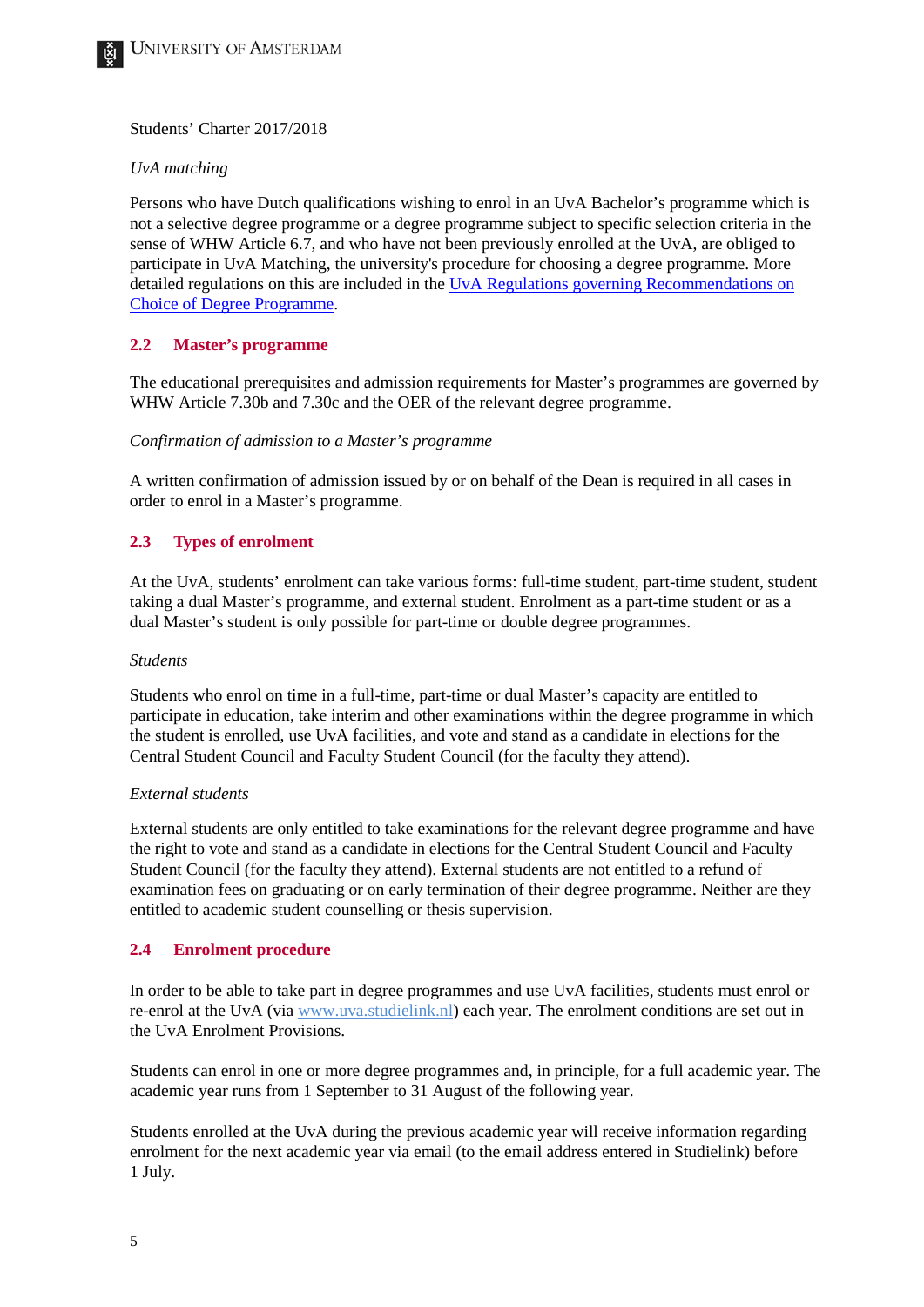

Enrolment is limited to two commencement dates during the academic year: from 1 September and from 1 February. Students may only enrol from 1 February with the consent of the relevant programme management. For the Master's programme in Medicine, students are also permitted to enrol in other months. It is not possible to retroactively enrol unless a student's enrolment was demonstrably delayed as a result of circumstances attributable to the UvA.

Anyone who submits an application to enrol or re-enrol as a student must pay tuition fees to the UvA. The applicable fees can be found in the UvA Enrolment Provisions. Students must submit their application form and pay their tuition fees to the Central Student Administration *(Centrale studentenadministratie)* before 31 August. After meeting all applicable enrolment requirements, students receive a proof of enrolment. Students need this student ID card (and/or a passport or driving licence) to prove their identity, for instance when sitting examinations.

#### *Termination of enrolment and reimbursement of tuition fees*

Students can submit an application to terminate their enrolment during the academic year via Studielink [\(www.uva.studielink.nl\)](http://www.uva.studielink.nl/). Termination of enrolment will take effect from the first day of the month following the request at the earliest, and students will receive a refund of tuition fees for the remaining part of the year. Students who wish to leave or take a break from their degree programme at the end of an academic year can do so by not enrolling for the next academic year. If enrolment is cancelled with effect from July or August, there will be no entitlement to refund of tuition fees.

### *Use of educational facilities by non-enrolled individuals*

Statutory regulations stipulate that any person who is not enrolled who makes use of educational and examination facilities must, when applying for their certificate, pay compensation. The UvA Enrolment Provisions state that students who have taken part in a degree programme and examinations without paying must still pay the (statutory) tuition fees for the relevant academic year, plus a fee of  $\epsilon$ 200 to cover administration costs.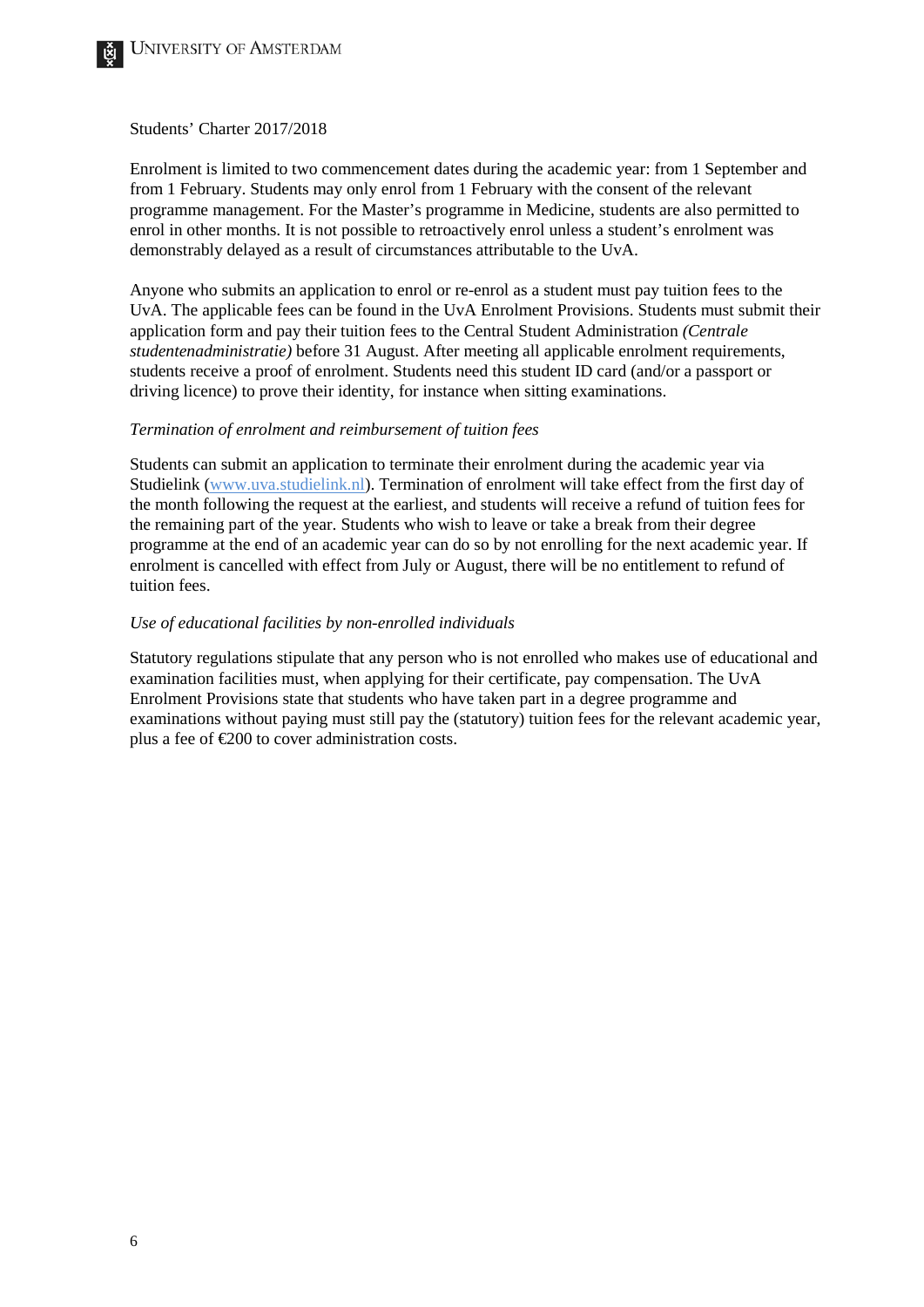# <span id="page-6-0"></span>3. General rights and obligations of students

#### <span id="page-6-1"></span>**3.1 Students' rights**

After enrolling at the UvA, students are entitled to the following rights:

- To take courses within their degree programme and, in principle, within the institution as a whole, provided that they meet the entry requirements, except if the student did not register for a unit of study in time, or where an enrolment quota has been established due to the number of available places, limited teaching capacity, or in the case of teacher-training programmes. When access to participation in education is limited, this limitation must be stated in the degree programme's OER;
- To receive supervision from a lecturer in a group and individually, within three weeks of requesting such supervision. The degree programme section of the Student Charter must contain information regarding consultation hours and how to make an appointment. The same applies to thesis or research supervision. If a student has applied for a thesis supervisor, a supervisor must be appointed within four weeks. The first contact between the student and the thesis supervisor must take place within two weeks of the notification of thesis supervision. The remaining periods for appointments with the thesis supervisor must be scheduled to ensure that the student has a reasonable opportunity to complete his/her report or thesis within the set time period. At the student's request, all discussion dates and review appointments may be set in advance. If the supervising lecturer is unavailable for a long period of time, the lecturer or the department must arrange a replacement;
- To take interim or other examinations within the degree programme in which the student is enrolled, unless they are first required to take another interim examination and unless they are required first to undergo practical training (entry requirements). Students may take elective courses outside their degree programme and sit examinations for these courses, if permitted under the student's type of enrolment, and with due regard of the terms and conditions set out in the OER;
- To receive counselling from a student counsellor. More information can be obtained from the Student Service Desk (SSD) and at [www.uva.nl/studentcounsellors;](http://student.uva.nl/en/content/az/student-counsellors/student-counsellors.html)
- To use educational facilities such as libraries and laboratories, with due observance of the conditions for use of these facilities;
- To use facilities available to students (see Chapter 6 of this Students' Charter);
- To receive counselling from a student counsellor (see also the OER and Chapter 6 of this Student Charter);
- To receive the opportunity, should the Minister or the university decide to terminate the degree programme, to complete the degree programme within a reasonable period of time at the same or another institution of higher education;
- To have their personal data adequately protected by the UvA. Students have the right to inspect their own data, make corrections, be notified if their data is given to a third party or parties, and to object to the processing of their data;
- To review enrolment and examination records, which are reported to the UvA's Data Protection Officer. The report describes the purpose of the records, as well as stating what data is collected and who is authorised to process the data. In any case, the report contains the following information on the student:
	- data the student has provided him or herself on the UvA registration and/or application form;
	- payment details for tuition and examination fees:
	- results of examinations that the student has passed;
	- the student's study progress.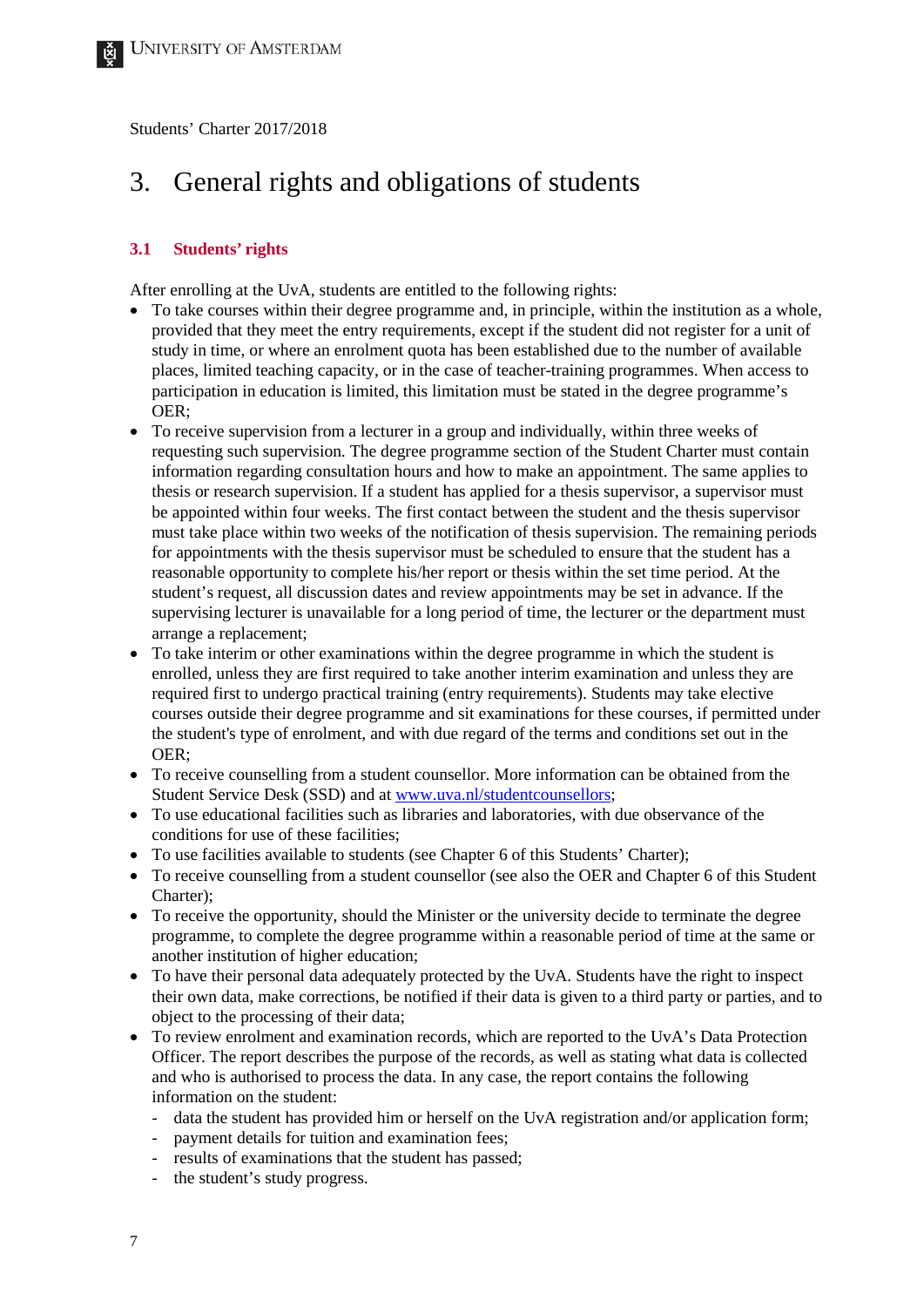- To vote and stand as a candidate in elections for the Central Student Council and Faculty Student Council (for the faculty they attend);
- To have access to the UvA's buildings and collections unless access is restricted by the Executive Board. In the event of limited space, the Executive Board has granted the deans of the faculties the authority to restrict access to and limit the use of reading rooms or computer rooms. Access for students who are not enrolled in the programme to which the reading or computer room in question is assigned may be restricted. Access must never be restricted to such an extent that students can no longer make reasonable use of a facility;
- To take a 'studiable' degree programme. This right is interpreted by law as an obligation on the part of the university to structure degree programmes in such a way that students are reasonably able to make standard study progress. The workload distribution is particularly important in terms of studiability;
- To receive a certificate issued by the assessment committee, if all substantive and procedural requirements are met.

# <span id="page-7-0"></span>**3.2 Students' obligations**

Enrolment as a student entails the following obligations:

- To abide by the house rules and safety regulations that contribute to a practical, safe and pleasant environment for students, lecturers and other staff (also see Chapter 4 on Rules of Conduct in this Student Charter);
- To notify their study adviser promptly if students expect their studies to be delayed due to exceptional circumstances (see Chapter 6.1 of this Student Charter);
- To participate in practical training before being permitted to take a corresponding examination if the programme management considers this necessary. This requirement must be set out in the relevant OER;
- To register to participate in units of study on time, unless the relevant OER states that the programme automatically registers students for the units of study in question;
- To observe the rules arising from the [Regulations Governing Fraud and](http://www.uva.nl/en/about-the-uva/uva-profile/rules-and-regulations/teaching/teaching.html) Plagiarism for UvA [Students](http://www.uva.nl/en/about-the-uva/uva-profile/rules-and-regulations/teaching/teaching.html) *(Fraude- en plagiaatregeling UvA)*.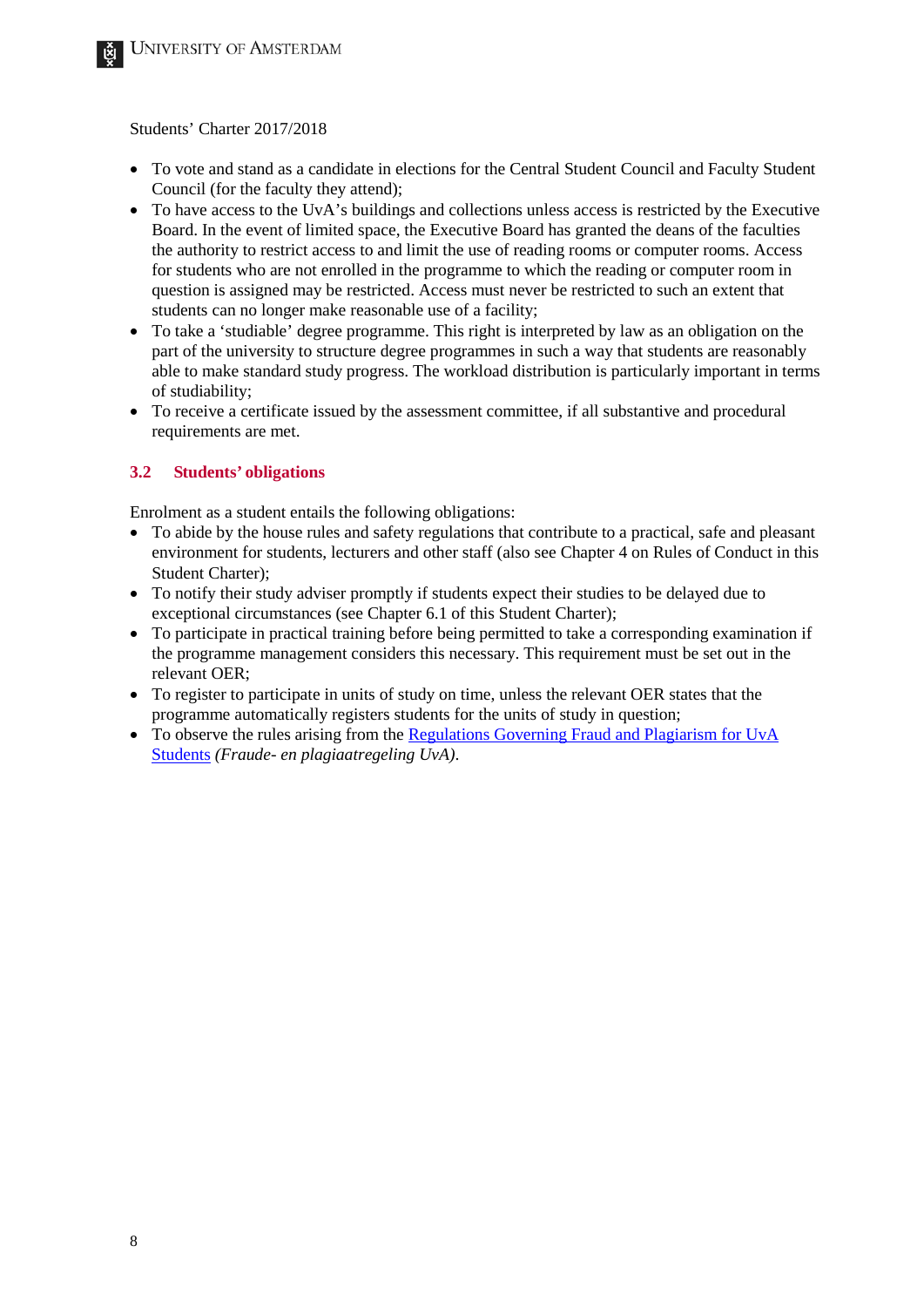# <span id="page-8-0"></span>4. Rules of conduct

Students are required to comply with general standards and rules of decorum in dealing with other UvA students and staff. In addition to this general code of conduct, the following rules of conduct apply.

#### <span id="page-8-1"></span>**4.1 Use of university buildings**

The UvA strives to prevent any nuisance from objectionable use of facilities and buildings. To this end, the Executive Board established the [Rules for the Use of University Buildings, Premises and](http://www.uva.nl/en/about-the-uva/organisation/legal-affairs/regulations/regulations.html)  [Other University Facilities](http://www.uva.nl/en/about-the-uva/organisation/legal-affairs/regulations/regulations.html) *(Regels voor het gebruik van universitaire gebouwen, terreinen en andere universitaire voorzieningen)*.

#### <span id="page-8-2"></span>**4.2 ICT Code of Conduct**

All students are obliged to use IT resources made available by the UvA *(email, internet, etc.)* responsibly and comply with the ICT Code of Conduct *(ICT-gedragsregels)*. For more information, see: [www.uva.nl/ict-codeofconduct.](https://extranet.uva.nl/en/content/a-z/ict-code-of-conduct/ict-code-of-conduct.html)

#### <span id="page-8-3"></span>**4.3 Undesirable behaviour**

The UvA considers any type of sexual intimidation, harassment, aggression, stalking, violence or discrimination unacceptable. However, there may be occasions where a student is confronted with such behaviour in the working or studying environment. Students who are subjected to such behaviour may contact the (faculty) Confidential Adviser. It is also possible to submit a complaint. For more information, see: [http://www.uva.nl/confidentialadvisero](http://www.uva.nl/confidentialadviser)r [student.uva.nl/complaint](http://student.uva.nl/en/content/az/complaints-objections-and-appeals/informal-procedure/informal-procedure.html)[objection-appeal.](http://student.uva.nl/en/content/az/complaints-objections-and-appeals/informal-procedure/informal-procedure.html)

#### <span id="page-8-4"></span>**4.4 Working conditions**

The Executive Board is responsible for health and safety and other working conditions in university buildings and on university premises. This right applies to both students and employees. In principle, all provisions of the Working Conditions Act *(Arbowet)* and the associated rights for students also apply to the UvA. The Act applies to both students and employees. It sets out, amongst other things, the following obligations for students: [Article 2b in conjunction with Article 11 of the Working Conditions Act]:

- To use the personal protective equipment provided correctly and to store this in the designated location after use;
- To use instruments, appliances, tools, hazardous substances and suchlike correctly and not to make any changes to the safety devices installed;
- To comply with any further rules and instructions regarding health and safety;
- To immediately report any situations in which health and safety are placed at risk to the person responsible or to the Executive Board.

# <span id="page-8-5"></span>**4.5 Netherlands Code of Conduct for Scientific Practice**

Within the UvA, everyone involved in education and research is personally responsible for maintaining academic integrity. For more information, see[: www.uva.nl/codeofconduct.](http://www.uva.nl/codeofconduct)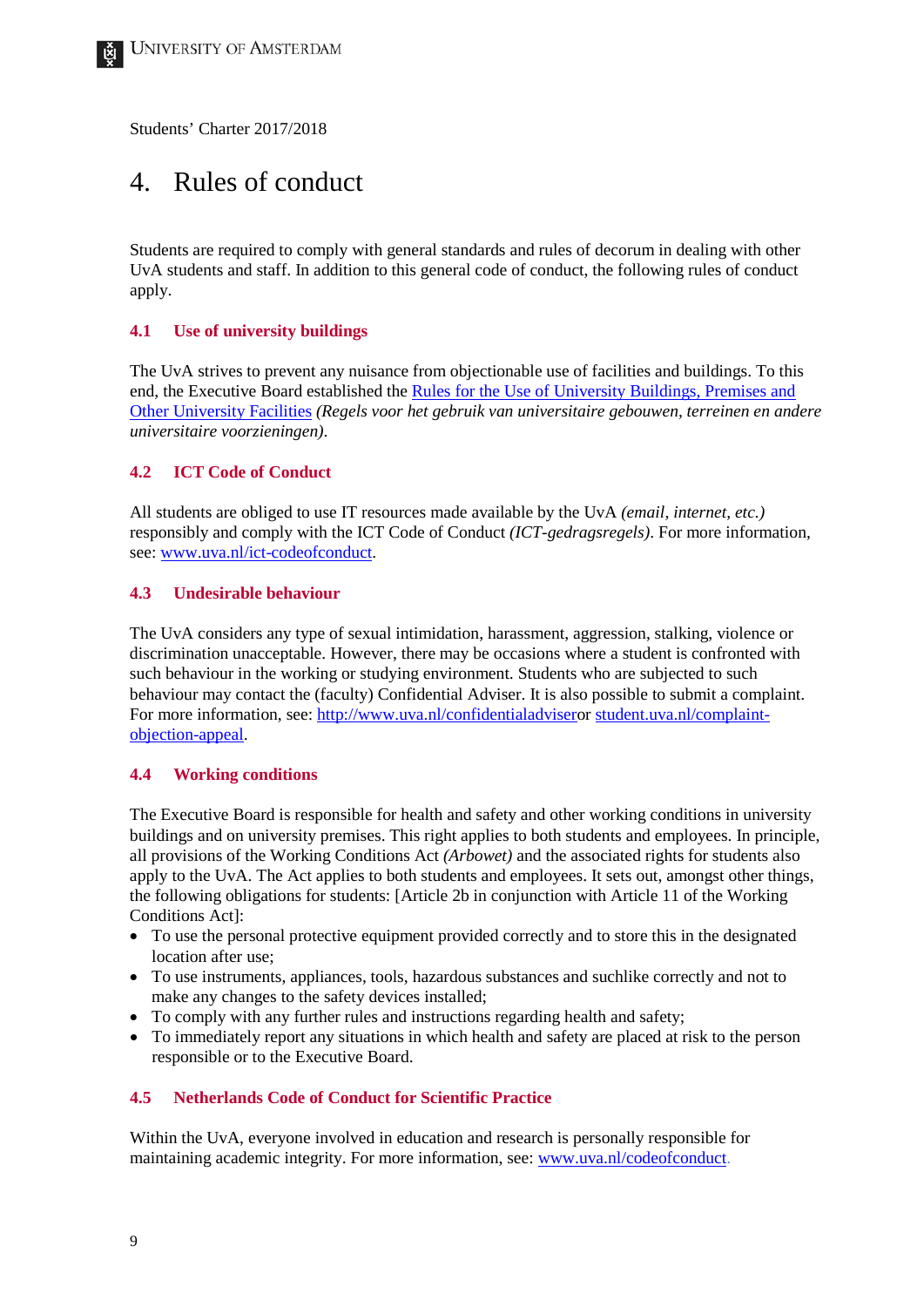#### <span id="page-9-0"></span>**4.6 Copyright**

Within the context of their studies, students often make use of copyright-protected publications (such as books and professional journals). The copyright holder is usually named on the first page or in the publisher's notes. In a limited number of cases, photocopies or other copies of existing texts and images can be made without needing to request permission. Under the Copyright Act *(Auteurswet)*, the following rules (amongst others) apply:

- photocopies: single copies of small sections of books, magazines, newspapers and other documents may be made for personal use. Works that are sold out or out of print, or short articles published in daily newspapers and weekly magazines, may be copied in full. [Article 16b, paragraph 1 of the Copyright Act],
- Quotations: short sections of text may be copied from a publication and used in an individual's own work in the form of quotations, provided that the source of the quotation and the author are stated. The maximum length must be in proportion to the purpose of reproducing the text. [Article 15a of the Copyright Act],

Laws, court rulings, government decisions and memoranda and suchlike may be copied and reproduced in the form in which they were published by the government, without permission and free of charge. All other reproductions require the consent of the copyright holder and are usually subject to a fee. For more information, see: [www.uva.nl/copyright.](http://uba.uva.nl/en/services/citing-and-publishing/copyright/copyright-information-site.html)

#### <span id="page-9-1"></span>**4.7 Fraud and Plagiarism Regulations**

The [Regulations Governing Fraud and Plagiarism for UvA Students](http://www.uva.nl/en/about-the-uva/uva-profile/rules-and-regulations/rules-and-regulations.html) specify what the UvA considers to be fraud and plagiarism. These regulations apply to all UvA students.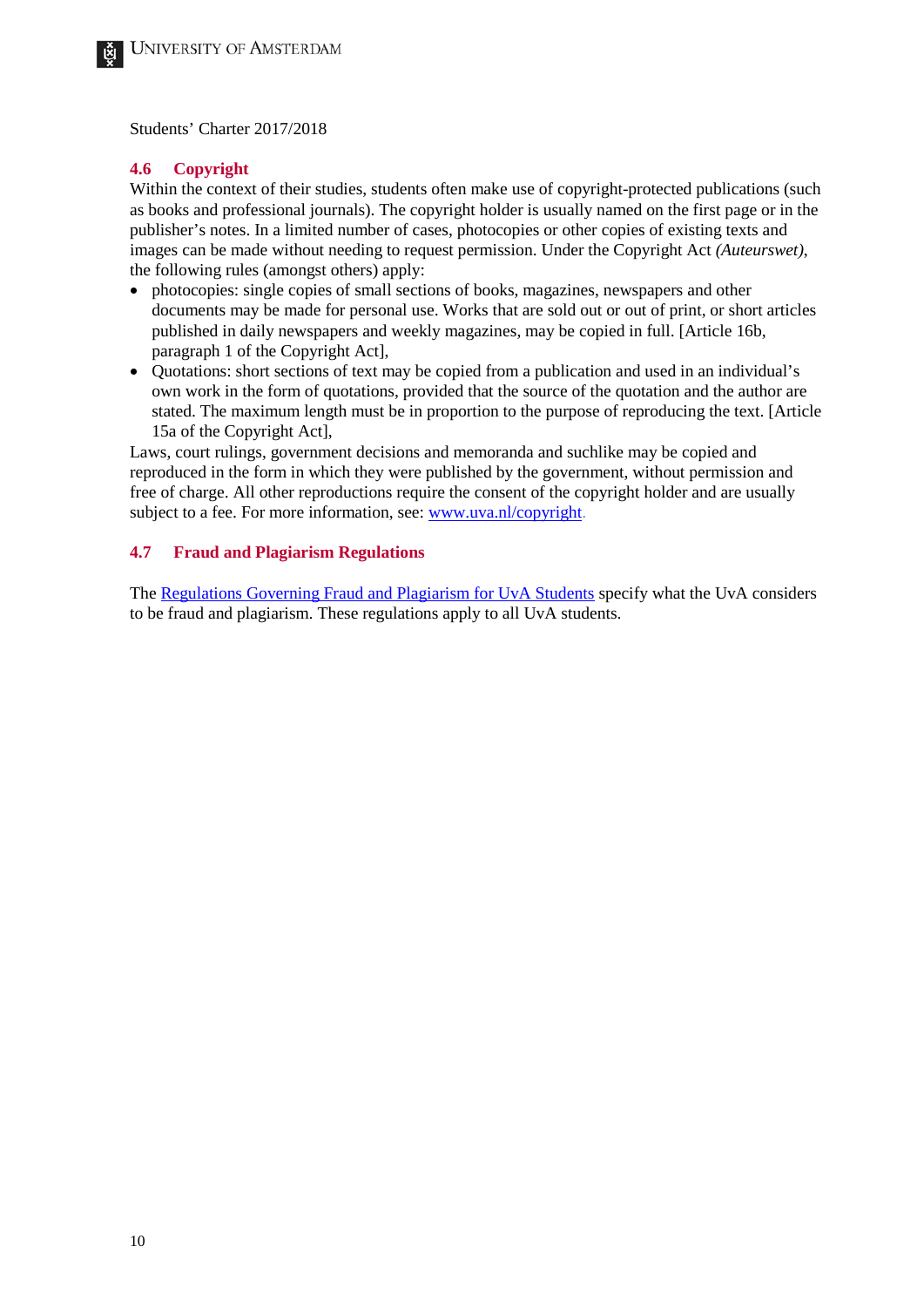# <span id="page-10-0"></span>5. Education and quality

# <span id="page-10-1"></span>**5.1 Teaching and Examination Regulations**

Teaching and Examination Regulations *(Onderwijs- en Examenregeling, OER)* are adopted annually for each degree programme or group of degree programmes. These regulations set out the main points of the education programme and the associated examinations, as well as the prevailing procedures, rights and obligations related to teaching and examinations. A programme's OER contains at least the following:

- the content and structure of the degree programme;
- the admission requirements for the degree programme and for specific modules;
- the method of assessment:
- the right of inspection;
- the re-sit opportunities;
- the period within which examinations must be marked:
- the validity period of examinations;
- the sanctions in the event of fraud/plagiarism;
- student counselling.

The UvA has adopte[d Model Teaching and Examination Regulations](http://www.uva.nl/en/about-the-uva/uva-profile/rules-and-regulations/rules-and-regulations.html) for Bachelor's degree [programmes](http://www.uva.nl/en/about-the-uva/uva-profile/rules-and-regulations/rules-and-regulations.html) and [Model Teaching and Examination Regulations for Master's degree programmes;](http://www.uva.nl/en/about-the-uva/uva-profile/rules-and-regulations/rules-and-regulations.html) in addition to these models, the [Teaching and Examination Regulations for the degree programmes](http://www.uva.nl/en/about-the-uva/uva-profile/rules-and-regulations/rules-and-regulations.html) are also available on the university's website.

# <span id="page-10-2"></span>**5.2 Quality control**

Improving educational quality is a constant on the university's agenda. The Executive Board establishes a vision, and the faculties formulate appropriate policy accordingly. The teaching institutes work out the policy in detail. All of the various processes and procedures at programme and course level must ultimately adhere to the policy. The UvA has also adopted a [Quality](http://www.uva.nl/en/about-the-uva/uva-profile/policy-papers/education-policy/quality-assurance-framework/quality-assurance-framework.html)  [Assurance Framework,](http://www.uva.nl/en/about-the-uva/uva-profile/policy-papers/education-policy/quality-assurance-framework/quality-assurance-framework.html) which describes the university's quality control policy.

# <span id="page-10-3"></span>**5.3 Vision on teaching and learning**

The UvA's mission is to guide students into a programme befitting their talents. The UvA Vision on [Teaching and Learning](http://www.uva.nl/en/education/quality-of-education/vision.html) includes such themes as academic training and research-intensive education. The following principles on education at the UvA apply in this respect:

- Education must be high quality;
- The university actively contributes to students' study success;
- Education and research should be closely intertwined;
- The university should promote an ambitious study culture;
- Degree programmes should allow room for differentiation as well as specialisation.

# <span id="page-10-4"></span>**5.4 Affordable education**

The costs of study materials (such as textbooks, course materials and practical training materials) required to take part in teaching or examinations are in principle borne by the (external) student. The student is also liable for costs of excursions, orientation days and internships. Prior to attending a unit of study, students must be informed of the required study materials and the costs of materials, excursions, etcetera. At the UvA, this amount may not exceed €642 per year per 60 ECTS credits.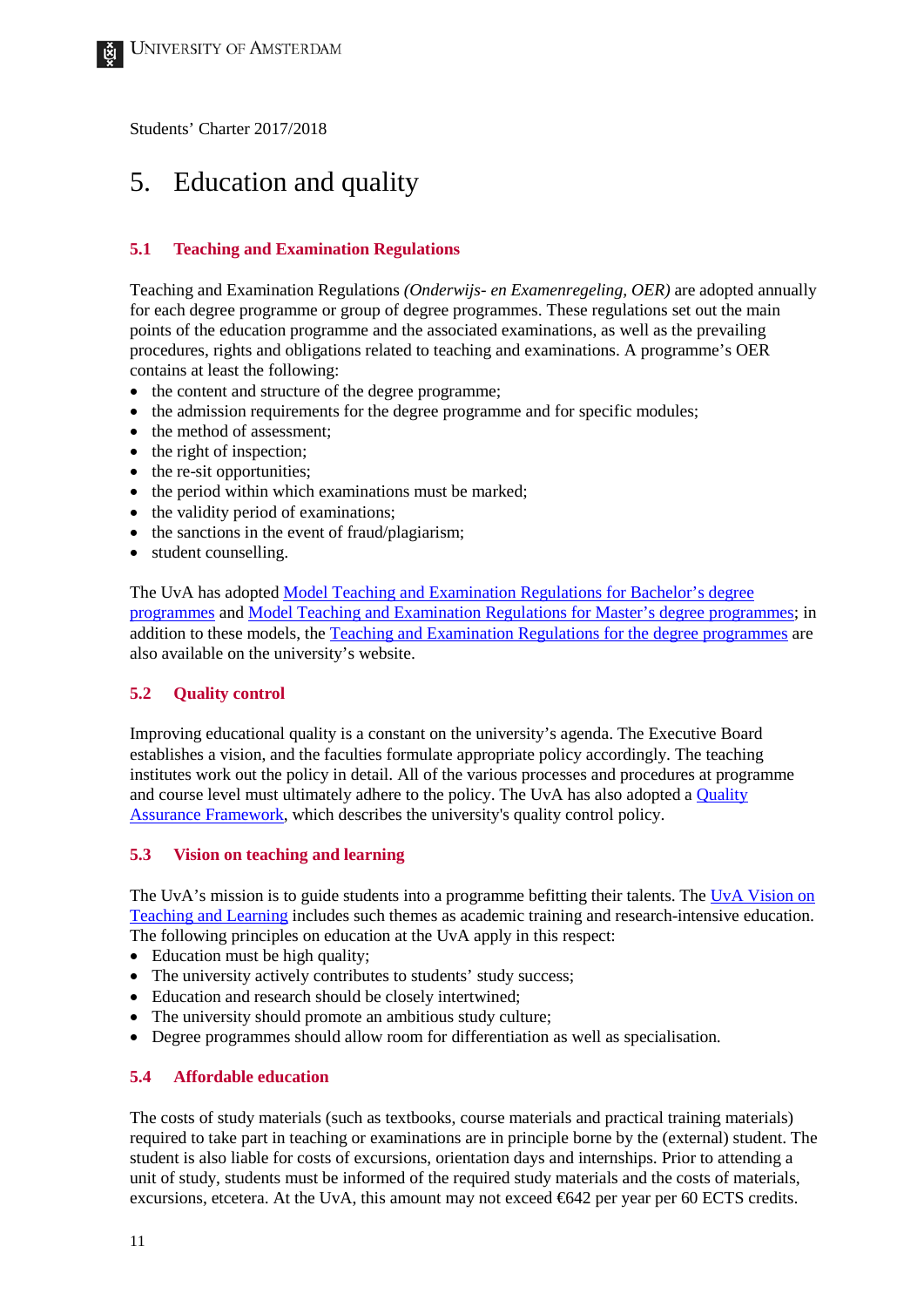Where this amount is exceeded, this must be noted in the degree programme section of the Student Charter along with a reasoned justification. Degree programmes are only entitled to request a fee from students who did not register for an examination in time if this is specified in the OER, and the fee may not exceed €20 per semester in total.

#### <span id="page-11-0"></span>**5.5 Model rules and guidelines for Examinations Boards**

The Dean appoints an Examinations Board for each degree programme or group of degree programmes tasked with administering, organising and coordinating examinations. The Examinations Board establishes rules and guidelines for the execution of its own duties and powers. The UvA has also established [Model Rules and Guidelines.](http://www.uva.nl/en/about-the-uva/uva-profile/rules-and-regulations/rules-and-regulations.html)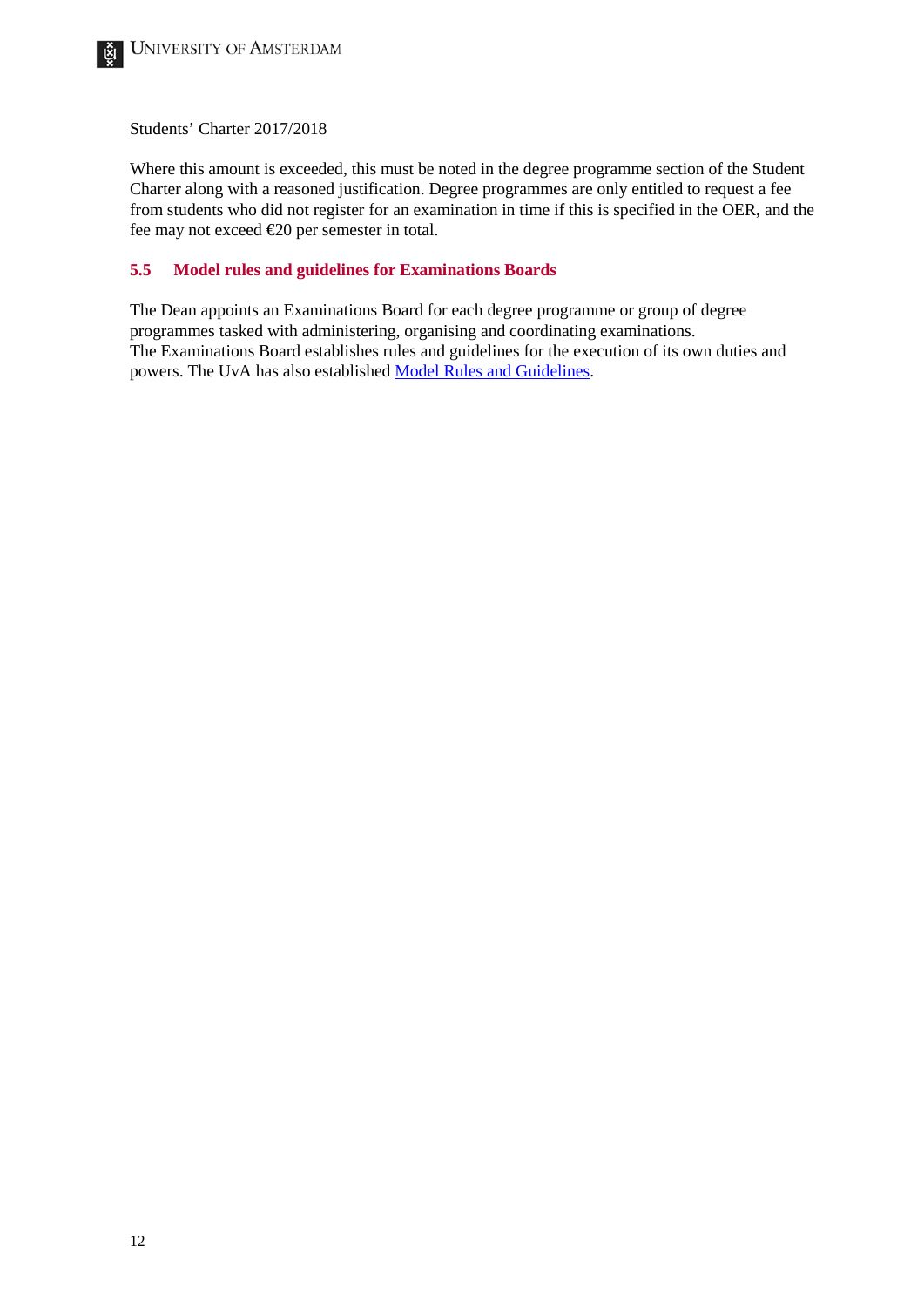# <span id="page-12-0"></span>6. Facilities for students

### <span id="page-12-1"></span>**6.1 Facilities**

The UvA provides a variety of study and information facilities to help students to successfully complete their studies. There is the Student Service Desk for general study questions; for more specific information about their degree programme, students can contact the Student Desk. The university also provides ICT, health and counselling facilities and advice through e.g. student counsellors, career counsellors, and psychologists. There are also basic facilities for the various study associations.

#### *Study facilities*

- [University Library](http://uba.uva.nl/en/home) membership is free for UvA students. Through the website, students have access to digital magazines, e-books and databases. Students are able to request and pick up books at a location of their choice; student ID cards also serve as a library card.
- Spread throughout the city are various study centres that provide study places and computer [workstations.](http://student.uva.nl/en/az/a-z/a-z/content/folder/study-centres/study-centres.html) All locations are equipped with printers and free Wi-Fi.
- Th[e student website](http://www.student.uva.nl/en) is the main point on the UvAweb where all necessary study information can be found. The student website also includes a page for each programme with education-related announcements, newsletters, details on workshops and other important study information. In addition, the student website provides access to Blackboard, timetables, recent grades and the Course Catalogue, which sets out all relevant course information. For more information, see: [student.uva.nl.](http://student.uva.nl/en/home)

#### *Service and information*

- The Student Service Desk is the first point of contact for general inquiries about studying at the UvA. Students may contact this facility with any questions regarding choosing a course of study, enrolment, financial assistance, housing, studying abroad and more. For more information, see: [uva.nl/ssd.](http://student.uva.nl/en/contact/student-service-desk/student-service-desk.html)
- For specific questions about a study programme, students may contact the Student Desk of that programme. See the contact page on the student website for more details. This may include questions related to course and examination registration, electives or minors. Students can also make an appointment with the study advisor through the Student Desk.

#### *Advice and counselling*

- Academic counselling for students is provided by the study advisor. The advisor can advise students on the timeline of the programme and on transitional arrangements, as well as issues that could hinder students' study progress.
- Student counsellors are available to assist with questions/issues that are not related to the programme content, but to the student as an individual, for example issues concerning finance or illness. They provide advice on complaints, objections or appeals and can assist in requesting facilities (e.g. for students with functional disabilities, or under the Top-class Athletes Scheme). For more information, see: [www.uva.nl/studentcounsellors.](http://student.uva.nl/en/content/az/student-counsellors/contact/contact-student-counsellors.html)
- The UvA Student Careers Centre helps students with their orientation and choices concerning degree programmes and employment prospects. Students can use this facility before, during and after their study (up to one year after graduation) for information, advice, workshops and training, events and individual guidance. For more information, see: [uva.nl/career.](http://www.uva.nl/career)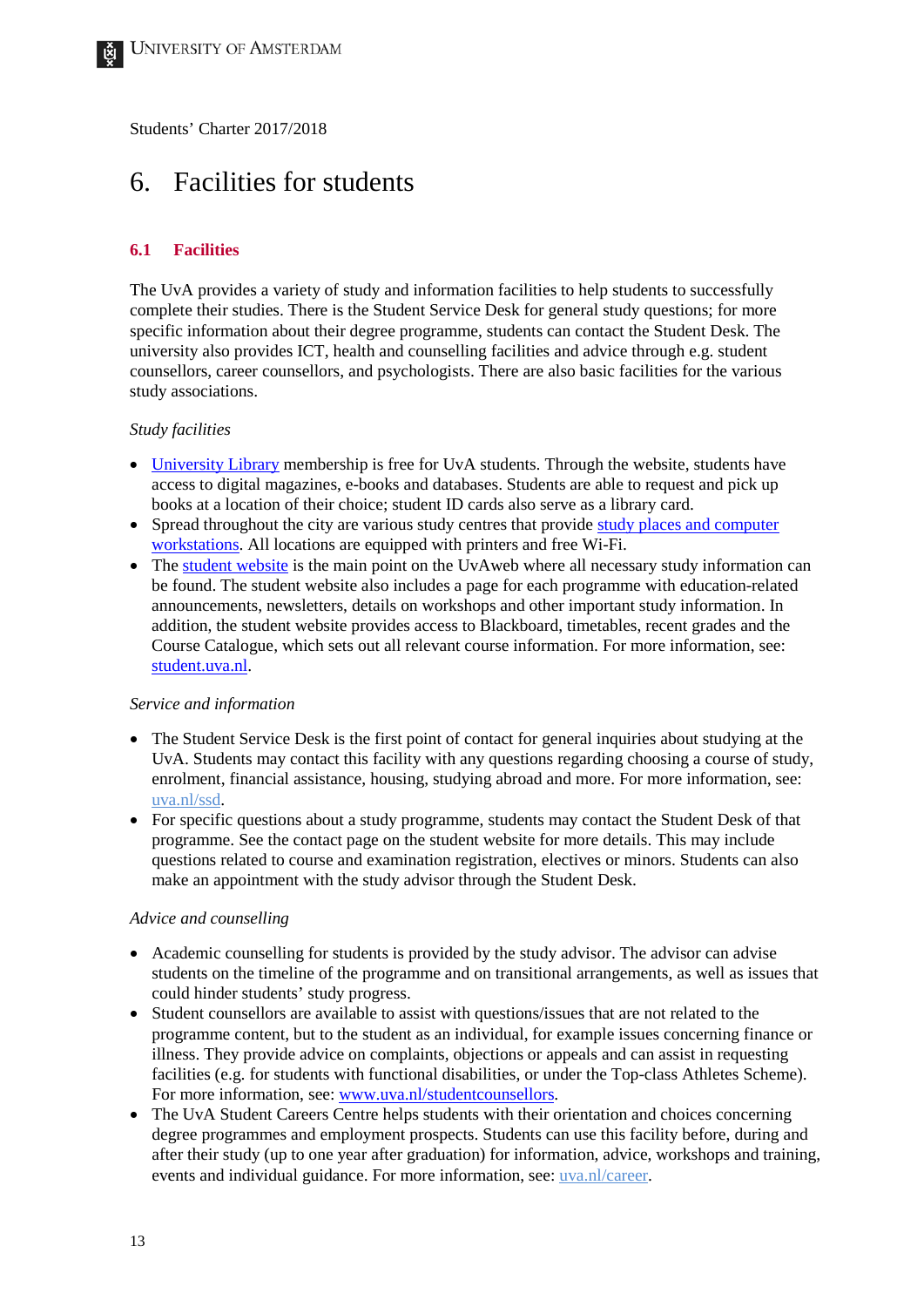• The Office of International Student Affairs *(Bureau Internationale Studentenzaken, BIS)* and the faculty International Offices assist both UvA students wishing to study at a university abroad and foreign exchange students coming to study at the UvA within the context of an exchange programme. For more information, see: [uva.nl/exchange](http://uva.nl/exchange) and [buitenland.uva.nl.](http://www.buitenland.uva.nl/)

#### *Health*

- The UvA provides various types of support for students with disabilities or chronic illness, for instance by providing appropriate facilities or guidance. This helps students prevent possible study delays. A student is required to contact the student counsellor with a recent statement from a doctor or psychologist in order to get a written recommendation to receive such facilities or support. For a chronic disability or illness, the recommendation needs to be issued only once. More information can be found in the relevant OER and at: [www.uva.nl/disability.](http://student.uva.nl/en/content/az/disability-or-chronic-illness/disability-or-chronic-illness.html)
- Students with mental health issues (performance anxiety, stress, fear of public speaking, or lack of motivation and concentration) which have a detrimental impact on their study progress can contact the student psychologist. For more information, see: [www.uva.nl/studentpsychologists.](http://www.uva.nl/studentpsychologists)
- The student doctors are affiliated with the UvA and therefore are experienced in handling medical issues that are specific to students. They provide services similar to a general practitioner. For more information, see: [www.uva.nl/doctors.](http://student.uva.nl/en/content/az/doctors/doctors.html?origin=KRqlSCJvTWW3Nl%2FRMdykVg)
- Students can take part in a variety of sports activities at the University Sports Centre at a reduced rate. For students who are top-class athletes there is the UvA Top-class Athletes Scheme *(Topsportregeling)* and a Top-class Sports Coordinator who can advise on facilities and answer questions. For more information, see: [www.uva.nl/sport.](http://student.uva.nl/en/content/az/sport-and-fitness/sports-university-sports-centre.html?origin=KRqlSCJvTWW3Nl%2FRMdykVg)
- The UvA has four contemplation rooms on its various campuses. All students are welcome to use these rooms for a moment of silent reflection, provided they keep to the house rules. For more information, see [http://student.uva.nl/en/content/az/contemplation-rooms/contemplation](http://student.uva.nl/en/content/az/contemplation-rooms/contemplation-rooms.html)[rooms.html.](http://student.uva.nl/en/content/az/contemplation-rooms/contemplation-rooms.html)

#### *Study associations*

The faculties provide their study associations with the facilities that are reasonably considered necessary to perform the tasks required of a study association, including:

- a (shared) workspace;
- an email address;
- a pigeonhole;
- a network connection;
- office supplies.

# <span id="page-13-0"></span>**6.2 Financial support**

In a number of cases, students may qualify for financial support from the Profiling Fund *(Profileringsfonds)*, for example, students who fall behind in their studies due to special circumstances or who carry out certain administrative activities, and in the case of top-class athletes. Students who are enrolled in a dual Master's programme worth more than 60 ECTS may in some cases be eligible for assistance from the Profiling Fund. In addition, there are scholarship programmes that fall outside the scope of the Profiling Fund, in which students can participate if they go abroad for a certain period of time. More detailed regulations on this are included in the [UvA](http://student.uva.nl/en/az/a-z/a-z/content/folder/grants-scholarships-and-loans/scholarships-and-loans.html)  [Profiling Fund Regulations.](http://student.uva.nl/en/az/a-z/a-z/content/folder/grants-scholarships-and-loans/scholarships-and-loans.html)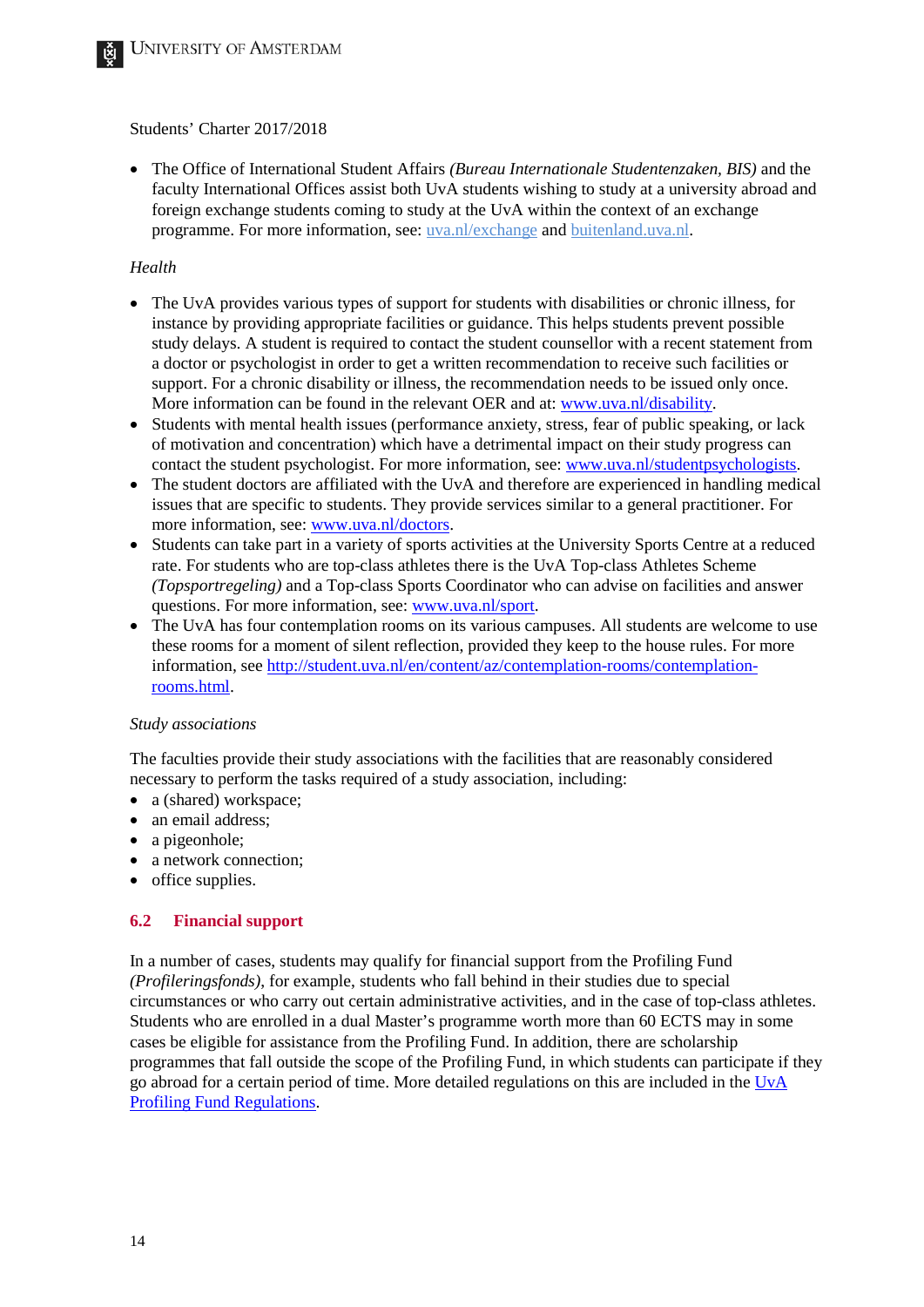# <span id="page-14-0"></span>7. Governance and student participation

### <span id="page-14-1"></span>**7.1 Participation in central decision-making**

Participation in the decision-making process by and on behalf of students at university level takes place through the Central Student Council. This council is elected annually by students across the university. Student participation in decision-making at the central level concerns issues that affect the university as a whole. The council's rights are derived from the WHW and the related [Central](http://www.uva.nl/en/about-the-uva/uva-profile/rules-and-regulations/central-representative-advisory-bodies/central-representative-advisory-bodies.html)  [Student Council Regulations](http://www.uva.nl/en/about-the-uva/uva-profile/rules-and-regulations/central-representative-advisory-bodies/central-representative-advisory-bodies.html) and th[e Regulations on Facilities for Student Council Members and](http://www.uva.nl/en/about-the-uva/uva-profile/rules-and-regulations/central-representative-advisory-bodies/central-representative-advisory-bodies.html)  [Central Student Council Members.](http://www.uva.nl/en/about-the-uva/uva-profile/rules-and-regulations/central-representative-advisory-bodies/central-representative-advisory-bodies.html) More information can be found at: [www.uva.nl/representationforstudents.](http://student.uva.nl/en/content/az/student-representation/student-representation.html)

#### <span id="page-14-2"></span>**7.2 Participation in faculty decision-making**

At the faculty level, participation in decision-making by and on behalf of students takes place through the Faculty Student Councils. These councils are elected annually by the students within each faculty. The councils' rights are derived from the WHW, the relevant Faculty Regulations and the [Regulations on Facilities for Student Council Members and Central Student Council Members.](http://www.uva.nl/en/about-the-uva/uva-profile/rules-and-regulations/central-representative-advisory-bodies/central-representative-advisory-bodies.html)

#### *Central Student Council and Faculty Student Council elections*

Elections for the Central Student Council and the Faculty Student Councils take place each year. The Central Voting Office *(Centraal Stembureau)* has been set up for this purpose. See also the [Elections](http://www.uva.nl/en/about-the-uva/uva-profile/rules-and-regulations/central-representative-advisory-bodies/central-representative-advisory-bodies.html)  [Regulations for the Central Student Council and Faculty Student Council 2006.](http://www.uva.nl/en/about-the-uva/uva-profile/rules-and-regulations/central-representative-advisory-bodies/central-representative-advisory-bodies.html)

#### *Board of Studies*

The Board of Studies *(opleidingscommissie, OC)* for each programme or group of programmes has a statutory duty to monitor the quality of education and is therefore one of the most important advisory bodies in the quality assurance cycle. Half of each Board of Studies consists of students and the other half of lecturers from the programme (or group of programmes).

The overall tasks and responsibilities of the Boards of Studies include:

- To annually assess the implementation of the OER and make recommendations regarding the new OER to be adopted;
- To support and advise, on request or otherwise, the Director of the associated College and Graduate School regarding the coordination of curricula and policy-making within the College or Graduate School;
- To advise the Director of Education regarding quality improvements. This covers several aspects, such as monitoring the quality of graduates and admitted students, monitoring sufficient academic student counselling, etc.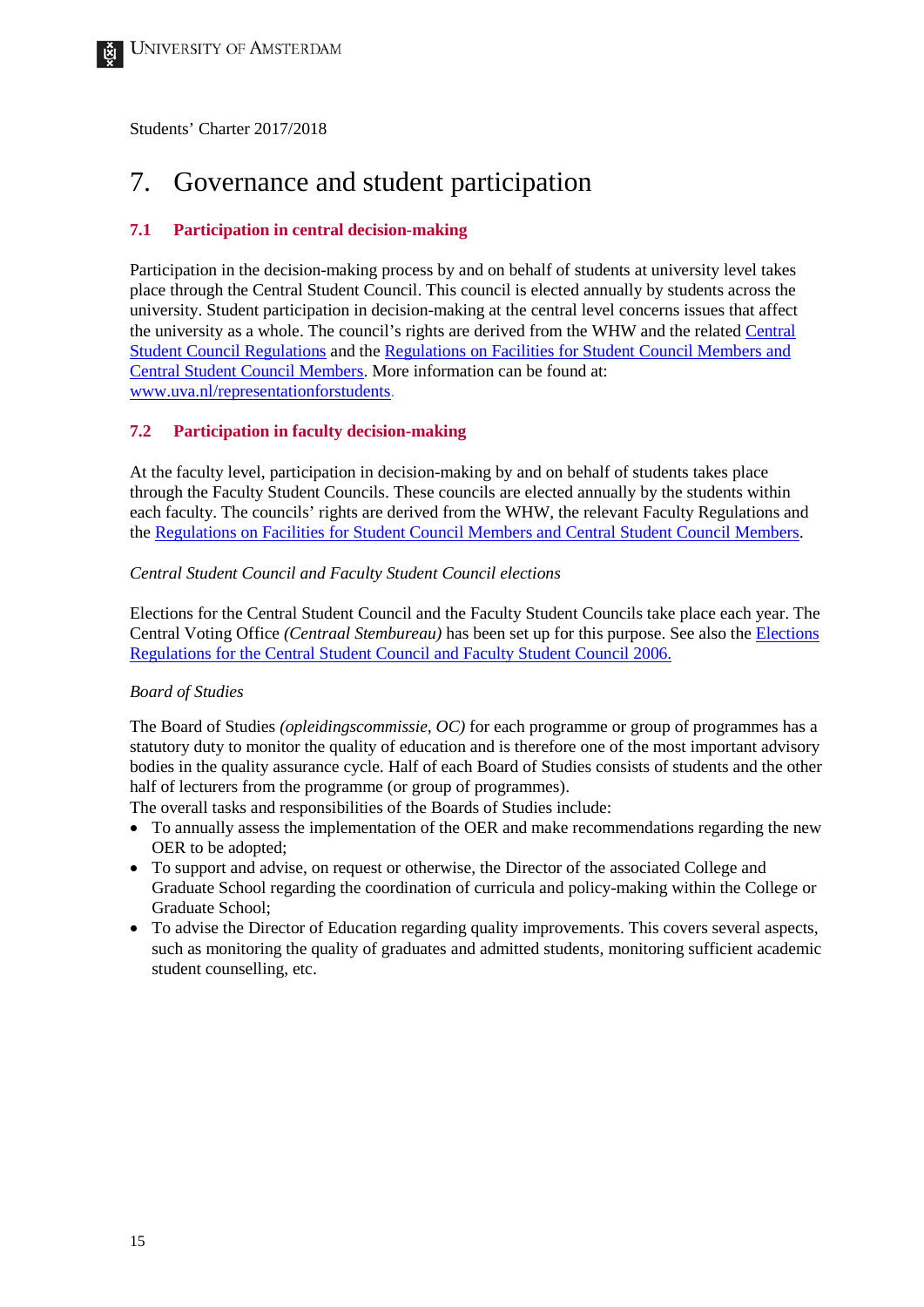# <span id="page-15-0"></span>8. Complaints, objections and appeals

The UvA has a digital service point which students can consult with respect to complaints, objections and/or appeals. It can provide extensive information on these matters and the differences between them. For more information, see: [student.uva.nl/complaint-objection-appeal.](http://student.uva.nl/en/content/az/complaints-objections-and-appeals/complaints-objections-and-appeals.html)

A brief summary of the various procedures and information regarding th[e Complaints Desk](http://student.uva.nl/en/content/az/complaints-objections-and-appeals/complaints-objections-and-appeals.html) is provided below.

#### <span id="page-15-1"></span>**8.1 Complaints**

A complaint concerns specific conduct towards a person. It is no longer possible to file a complaint against a general regulation. For more information, see: [student.uva.nl/complaint-objection-appeal.](http://student.uva.nl/en/content/az/complaints-objections-and-appeals/complaints-objections-and-appeals.html)

#### *Complaints Committee*

If a student is not satisfied with the way a complaint has been handled by the complaints desk, he or she can file a complaint with the UvA Complaints Committee. The [UvA Regulations for Student](http://student.uva.nl/en/content/az/complaints-objections-and-appeals/complaints-objections-and-appeals.html)  [Complaints Procedures](http://student.uva.nl/en/content/az/complaints-objections-and-appeals/complaints-objections-and-appeals.html) are applicable.

#### <span id="page-15-2"></span>**8.2 Objections**

If a student or prospective student disagrees with a decision by the Executive Board with regard to that student, such as enrolment, tuition fees, financial facilities, he or she can lodge an objection to that decision. The period for submitting an objection is six weeks. The Arbitration Committee for Student Objections *(Geschillenadviescommissie studentenbezwaren)* will examine the case and advise the Executive Board as to whether the decision should stand or should be reconsidered. For more information, see: [student.uva.nl/complaint-objection-appeal.](http://student.uva.nl/en/content/az/complaints-objections-and-appeals/complaints-objections-and-appeals.html)

#### <span id="page-15-3"></span>**8.3 Appeals to the Examination Appeals Board**

A student who disagrees with a written decision by an examiner or the Examinations Board for the degree programme (for instance regarding the sequence, approval, marking, or re-sits of courses, practical training, examinations or assignments) can appeal against that decision to the Examinations Appeals Board *(College van Beroep voor de Examens, COBEX)*. The period for submitting an appeal is six weeks. For more information, see: [student.uva.nl/complaint-objection-appeal.](http://student.uva.nl/en/content/az/complaints-objections-and-appeals/complaints-objections-and-appeals.html) More detailed regulations on this can be found in the [Rules of Procedure of the Examinations](http://www.uva.nl/en/about-the-uva/organisation/legal-affairs/examination-appeals-board/examination-appeals-board.html)  [Appeals Board.](http://www.uva.nl/en/about-the-uva/organisation/legal-affairs/examination-appeals-board/examination-appeals-board.html)

#### <span id="page-15-4"></span>**8.4 Appeals to the Higher Education Appeals Board**

If the decision following an objection procedure or a procedure with the Examinations Appeals Board goes against the student, he or she can lodge an appeal with a court specialised in educational matters: the Higher Education Appeals Board. More information can be found at [www.cbho.nl.](http://www.cbho.nl/)